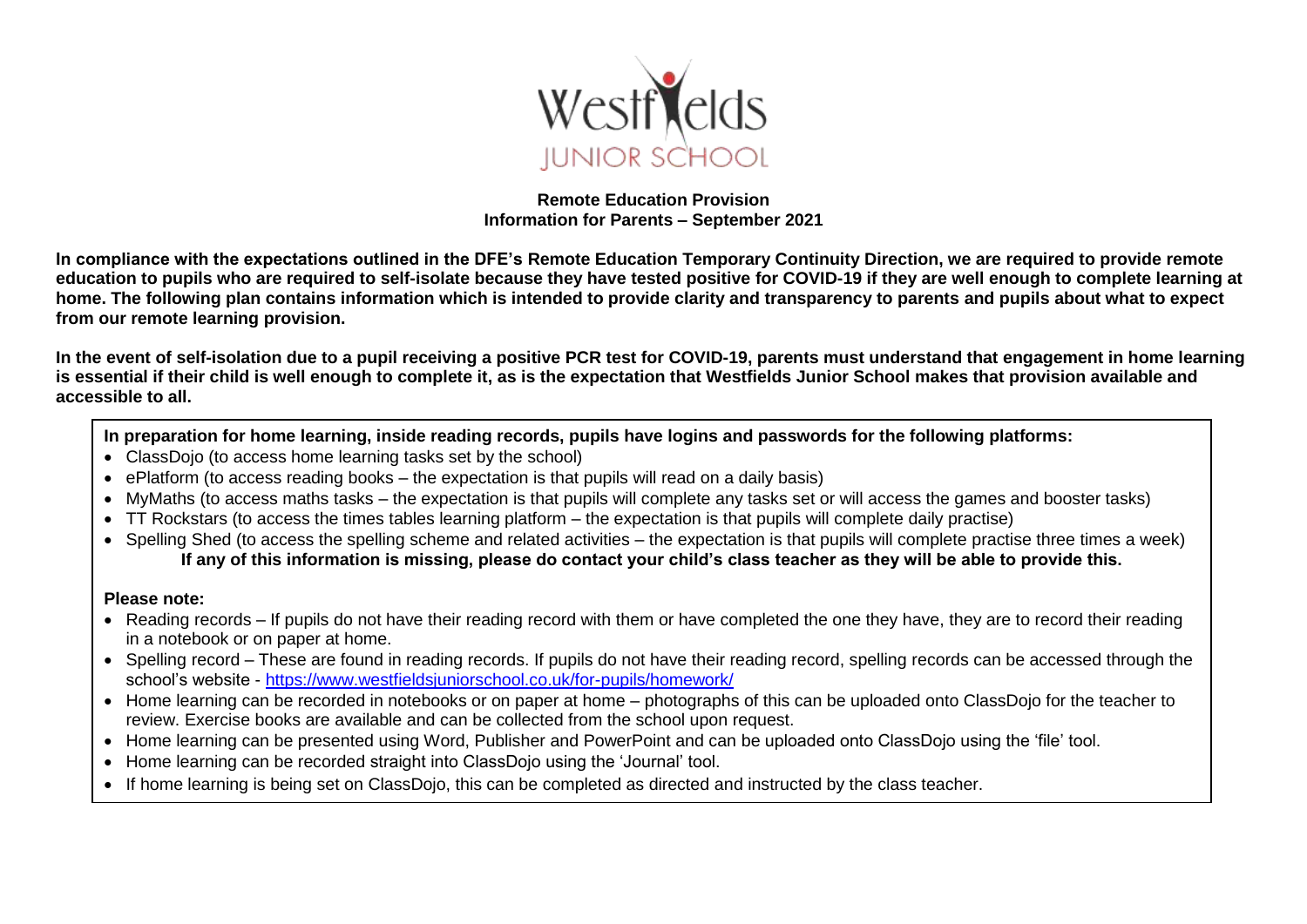**At Westfields Junior School, our remote learning provision is comprehensive, organised and well-planned. It is delivered in a detailed way with models, explanations and guidance so that parents do not have to take on the role of 'teacher' but instead as 'facilitator' to their children's learning.**

### **The remote curriculum: what is taught to pupils at home**

## **What should my child expect from immediate remote education on the first day?**

Following notification of a positive PCR result for COVID-19, communication with parents and as long as the pupil is fit and well, then remote learning will be provided via ClassDojo on the first day (unless extreme unforeseen circumstances prohibit this).

• Your child's class teacher will provide an overview of learning on their portfolio and they will then upload the slides for the day and assign tasks accordingly. In the event of a larger number of pupils self-isolating within the class, the information will be posted onto 'Class Story'.

## **Will my child be taught broadly the same curriculum as they would if they were in school?**

At Westfields Junior School, the remote learning set will be the same curriculum that is taught in school wherever possible and appropriate. For certain subjects, we will make adaptations. These include the following:

- For PE, a range of physical activities will be set which will include the sports the pupils would be timetabled to complete in school. This will take into account the limitations of equipment at home with other ideas and possible resources that could be used.
- For DT, the five-step process for each project will be adapted and whilst pupils will be given as much support, ideas and guidance on how to create the final pieces at home, we understand that upon their return to school, the pupils will need to focus on the making and evaluating steps due to resourcing limitations at home.
- There will also be certain science experiments, art activities and music tasks which do not lend themselves to being carried out at home due to a lack of resources and whilst alternative ideas and guidance will be given (e.g. carrying out the investigation in school and uploading a video, use of any modelling material if the pupils have no clay in art or use of online instruments if the pupils do not have instruments at home), it is recognised that these tasks and activities will need to be reviewed, discussed and possibly completed when back in school.

# **Remote teaching and study time each day**

# **How long can I expect work set by the school to take my child each day?**

In accordance with the DfE, the amount of home learning set (the remote teaching and independent work) will broadly take 4 hours each day. The pupils will be set the following lessons each day:

- Maths (1 hour)
- Guided Reading (20 minutes)
- English (1 hour)
- 1 additional curriculum subiect (1 hour)
- In addition to this, the expectation is that pupils will complete the following:
- Reading (15 minutes)
- Times Tables Rock Stars (TTRS) (15 minutes)
- Spelling Practise (10 minutes)

Once every 2 weeks, each year group will have a day of MFL, art and music lessons with the amount of learning set equating to 4 hours. This is provided, planned for and organised by our PPA teachers to enable class teachers to have their PPA allocation.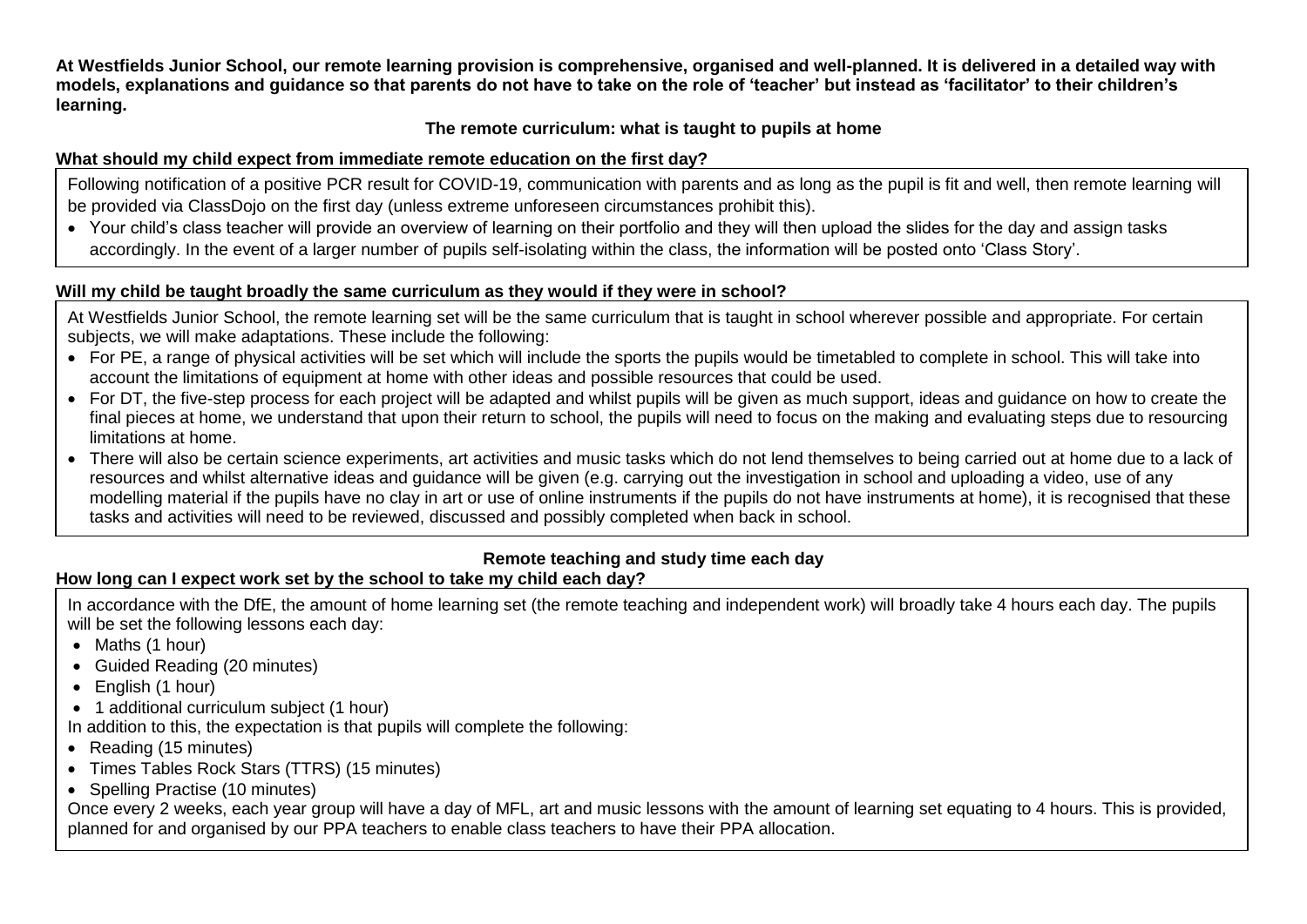#### **How will my child access any online remote education you are providing?**

Your child will access their remote learning through ClassDojo, our online learning platform. Your child already uses ClassDojo for their weekly home learning tasks so they will be familiar with this and will be able to smoothly transfer onto the online learning platform. Via ClassDojo, pupils and parents can access the following:

- An overview of the learning for the day
- Slides and other resources required e.g. guided reading texts
- Assigned tasks

In addition to the above, ClassDojo provides teachers and parents with a messaging service to aid communication and address any questions or issues, offer support and praise efforts and achievements. ClassDojo also enables the teachers to review home learning and offer feedback to support the pupils with their learning.

In addition to ClassDojo, we also utilise the following online resources:

- MyMaths
- Times Tables Rock Stars
- ePlatform (web library provided by Hampshire SLS in conjunction with Wheelers)
- Spelling Shed
- Nessy (to allocated pupils in Year 3)  $\mathcal{L}(\mathcal{L}(\mathcal{L}(\mathcal{L}(\mathcal{L}(\mathcal{L}(\mathcal{L}(\mathcal{L}(\mathcal{L}(\mathcal{L}(\mathcal{L}(\mathcal{L}(\mathcal{L}(\mathcal{L}(\mathcal{L}(\mathcal{L}(\mathcal{L}(\mathcal{L}(\mathcal{L}(\mathcal{L}(\mathcal{L}(\mathcal{L}(\mathcal{L}(\mathcal{L}(\mathcal{L}(\mathcal{L}(\mathcal{L}(\mathcal{L}(\mathcal{L}(\mathcal{L}(\mathcal{L}(\mathcal{L}(\mathcal{L}(\mathcal{L}(\mathcal{L}(\mathcal{L}(\mathcal{$

### **If my child does not have digital or online access at home, how will you support them to access remote education?**

In the event of periods of self-isolation, we contact parents who we know will require additional support to access remote learning. However, we also recognise that the information we have can change. For any families who are struggling to access remote learning, the steps that need to be taken are as follows:

- Parents will need to contact the school office on 01252 408218 or email on [school.admin@westfields-jun.hants.sch.uk](mailto:school.admin@westfields-jun.hants.sch.uk) to inform us of what the issues and requirements are.
- If it is possible to lend a DfE funded laptop or other school device, we will ask the parent to come to the school where they will sign a loan agreement, speak with a member of staff about acceptable use and how to set it up and then receive the device.
- If the demand was such that we had no further devices to lend, we would request devices from the DfE or liaise with the Yateley and District Lions charity who could be in a position to support with devices.
- If a family were unable to access the internet due to not having a connection, we can make a request to the DfE to receive a device that enables an internet connection.
- If a family required any printed materials, they would need to contact the school office using the details above and this could be organised.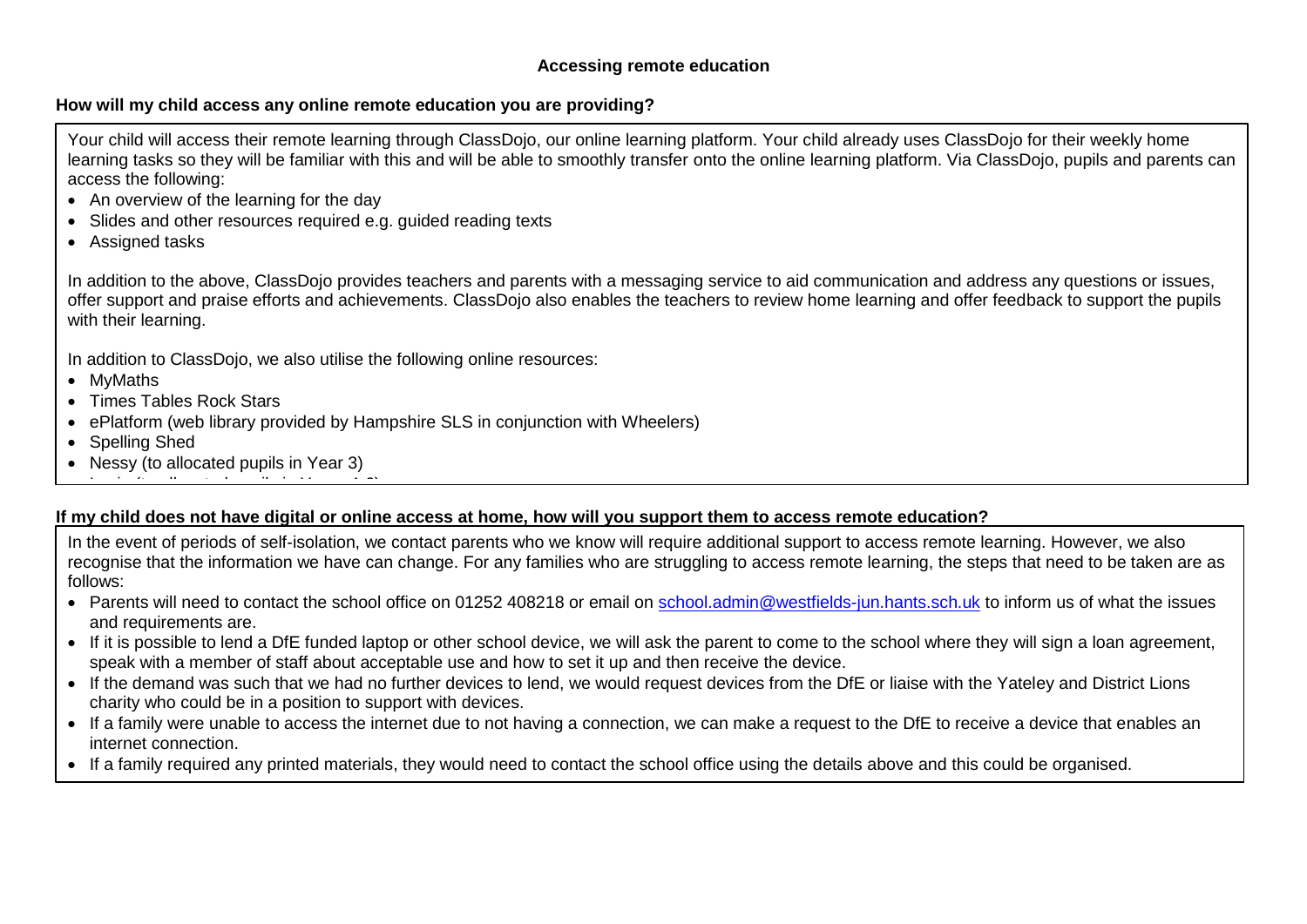#### **How will my child be taught remotely?**

Each day, we will provide pupils with an overview of learning which summarises the learning and tasks that they will need to complete through the day. In addition to this, the pupils will receive a PDF which contains the slides that would be used in class for each lesson. For the purposes of remote education, these slides will be tailored to those pupils at home to give them the information they require in order to complete their learning. For each subject, there is an introduction slide, slides which explain, model, display worked examples and inform. Differentiated tasks or specifically set tasks are set with a range of challenges and support materials displayed on the slides for most lessons (which can be printed or used as a template for pupils – where relevant, these are also displayed on ClassDojo where they can be completed online). On the slides, the answers for the tasks set are provided so that pupils can selfassess and parents can monitor progress. In addition to the slides, we will supply our pupils with any required resources e.g. extracts as PDFs.

To further support remote teaching and learning, we utilise a range of resources. These include:

- Recorded videos of lesson inputs provided by teachers in our school
- Recorded audio or videos of lesson resources e.g. the reading of guided reading texts
- Recorded teaching provided by Oak National Academy
- Videos and activities provided by BBC Bitesize
- Appropriate and vetted YouTube clips (parental filtering controls required)
- Recorded videos supplied by the White Rose Hub
- Commercially available resources
- Activities and resources created by our teachers
- Ebook library and reading books at home

### **Engagement and feedback**

#### **What are your expectations for my child's engagement and the support that we as parents and carers should provide at home?**

At Westfields Junior School, if the child is well enough to complete learning, it is our expectation that pupils will complete the 4 tasks set through the course of the day. Ideally, this will occur through the school day however, we recognise the many difficulties pupils and parents can have at home and therefore, the submission of work may come later in the day. Should a pupil require additional help, they should message the class teacher via ClassDojo and support will be given. Teachers will message parents via ClassDojo and/or make telephone calls if they have cause for concern in regards to the quantity and quality of the work being completed and submitted. If a child becomes ill through the day or through the time of self-isolation, it is our expectation that parents communicate with us that their child is unable to complete their remote learning.

To support pupil's success with remote learning, we ask that parents provide an appropriate working space for pupils to focus, paper and stationery (books and stationery are available from school if required). We ask that parents organise a routine that works for their household and ensure that rest breaks are given. In addition to this, we ask that parents support their child/ren to log on to online resources and maintain communication with the school and the class teacher/member of staff supporting the home learning process, informing them of any issues or concerns as well as successes and achievements.